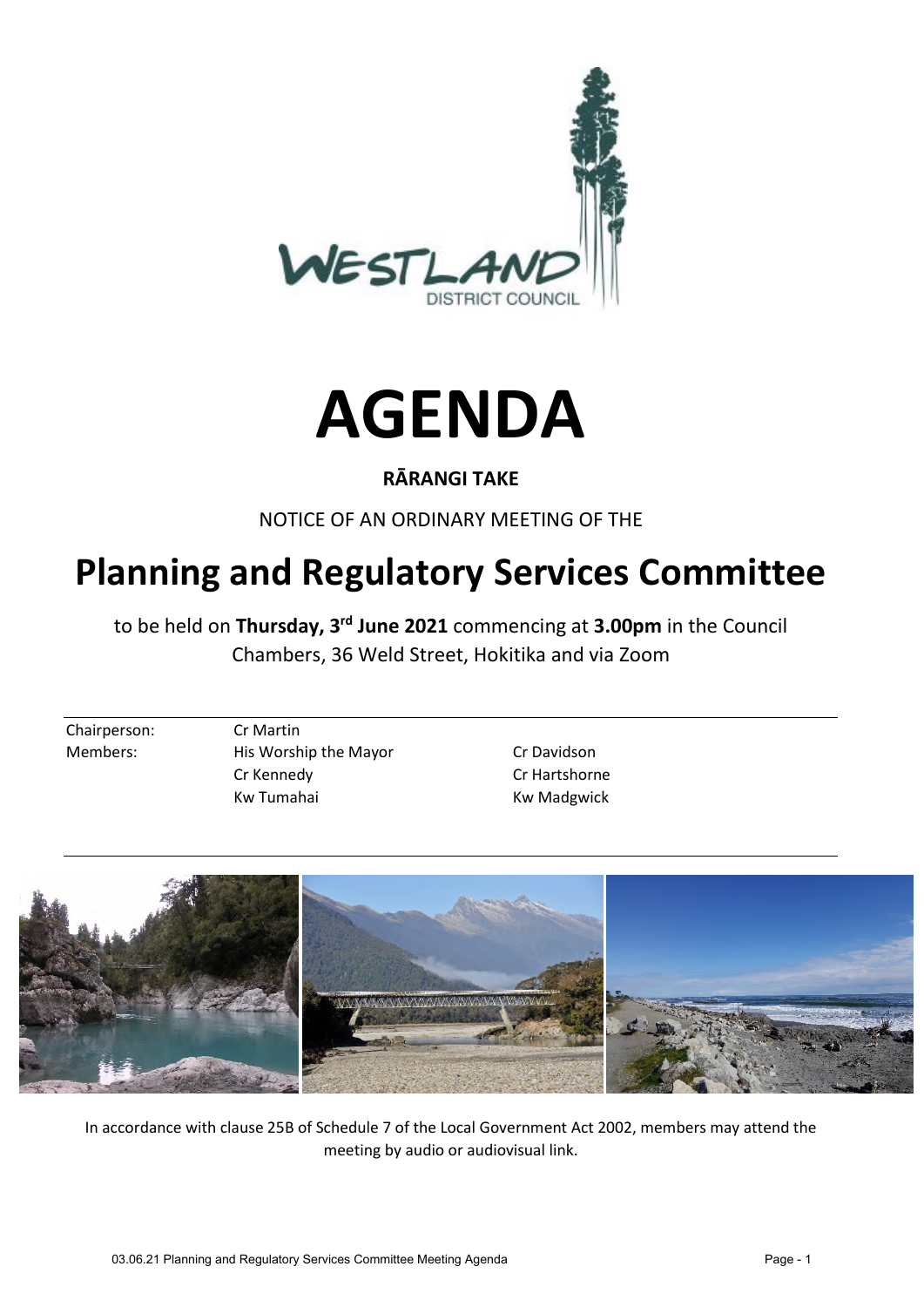# **Council Vision:**

*We work with the people of Westland to grow and protect our communities, our economy and our unique natural environment.* 

# **Purpose:**

The Council is required to give effect to the purpose of local government as prescribed by section 10 of the Local Government Act 2002. That purpose is:

- (a) To enable democratic local decision-making and action by, and on behalf of, communities; and
- (b) To promote the social, economic, environmental, and cultural well-being of communities in the present and for the future.

## **1. NGĀ WHAKAPAAHA APOLOGIES**

# **2. WHAKAPUAKITANGA WHAIPĀNGA DECLARATIONS OF INTEREST**

Members need to stand aside from decision-making when a conflict arises between their role as a Member of the Council and any private or other external interest they might have. This note is provided as a reminder to Members to review the matters on the agenda, and assess and identify where they may have a pecuniary or other conflict of interest, or where there may be a perception of a conflict of interest.

If a member feels they do have a conflict of interest, they should publicly declare that at the start of the meeting or of the relevant item of business and refrain from participating in the discussion or voting on that item. If a member thinks they may have a conflict of interest, they can seek advice from the Chief Executive or the Group Manager: Corporate Services (preferably before the meeting). It is noted that while members can seek advice the final decision as to whether a conflict exists rests with the member.

# **3. NGĀ TAKE WHAWHATI TATA KĀORE I TE RĀRANGI TAKE URGENT ITEMS NOT ON THE AGENDA**

Section 46A of the Local Government Official Information and Meetings Act 1987 states:

(7) An item that is not on the agenda for a meeting may be dealt with at the meeting if  $-$ 

(a) the local authority by resolution so decides, and

- (b) the presiding member explains at the meeting at a time when it is open to the public, -
- (i) the reason why the item is not on the agenda; and
	- (ii) the reason why the discussion of the item cannot be delayed until a subsequent meeting.

(7A) Where an item is not on the agenda for a meeting, -

(a) that item may be discussed at the meeting if  $-$ 

(i) that item is a minor matter relating to the general business of the local authority; and

(ii) the presiding member explains at the beginning of the meeting, at a time when it is open to the public, that the item will be discussed at the meeting; but

(b) No resolution, decision, or recommendation may be made in respect of that item except to refer that item to a subsequent meeting of the local authority for further discussion.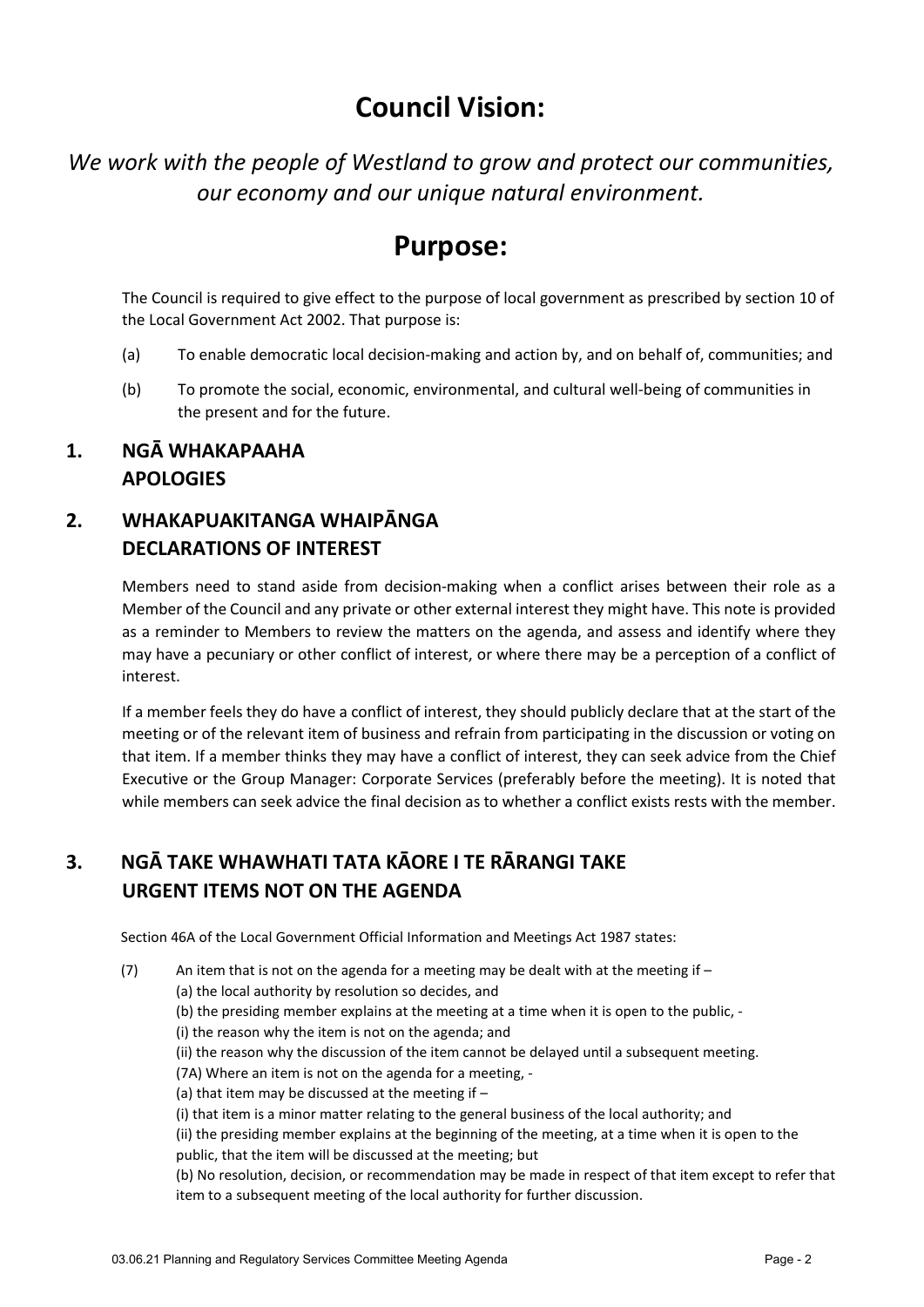# **4. NGĀ MENETI O TE HUI KAUNIHERA**

### **MINUTES OF MEETINGS**

Minutes circulated separately via Microsoft teams/email

- **Planning and Regulatory Services Committee Meeting Minutes 15 March 2021.**
- **5. ACTION LIST** (Page 5)

## **6. NGĀ TĀPAETANGA PRESENTATIONS**

• NIL

# **7. PŪRONGO KAIMAHI STAFF REPORTS**

 **Current Projects Update Report** (Pages 6 – 7) Fiona Scadden, Planning Manager, Westland District Council

# **8. KA MATATAPU TE WHAKATAUNGA I TE TŪMATANUI RESOLUTION TO GO INTO PUBLIC EXCLUDED**

(to consider and adopt confidential items)

Resolutions to exclude the public: Section 48, Local Government Official Information and Meetings Act 1987.

The general subject of the matters to be considered while the public are excluded, the reason for passing this resolution in relation to each matter and the specific grounds under Section 48(1) of the Local Government Official Information and Meetings Act 1987 for the passing of the resolution are as follows:

| Item<br>No. | <b>General subject of</b><br>each matter to be<br>considered | <b>Reason for passing</b><br>this resolution in<br>relation to each<br>matter | Ground(s) under Section 48(1) for the<br>passing of this resolution                                                                                                                                                       |
|-------------|--------------------------------------------------------------|-------------------------------------------------------------------------------|---------------------------------------------------------------------------------------------------------------------------------------------------------------------------------------------------------------------------|
| 1.          | Confidential Minutes-<br>15 March 2021.                      | Good<br>to<br>reason<br>withhold exist under<br>Section 7                     | That the public conduct of the relevant<br>part of the proceedings of the meeting<br>would be likely to result in the disclosure<br>of information for which good reason for<br>withholding exists.<br>Section $48(1)(a)$ |

This resolution is made in reliance on sections 48(1)(a) and (d) of the Local Government Official Information and Meetings Act 1987 and the particular interests or interests protected by section 7 of that Act, which would be prejudiced by the holding of the relevant part of the proceedings of the meeting in public are as follows: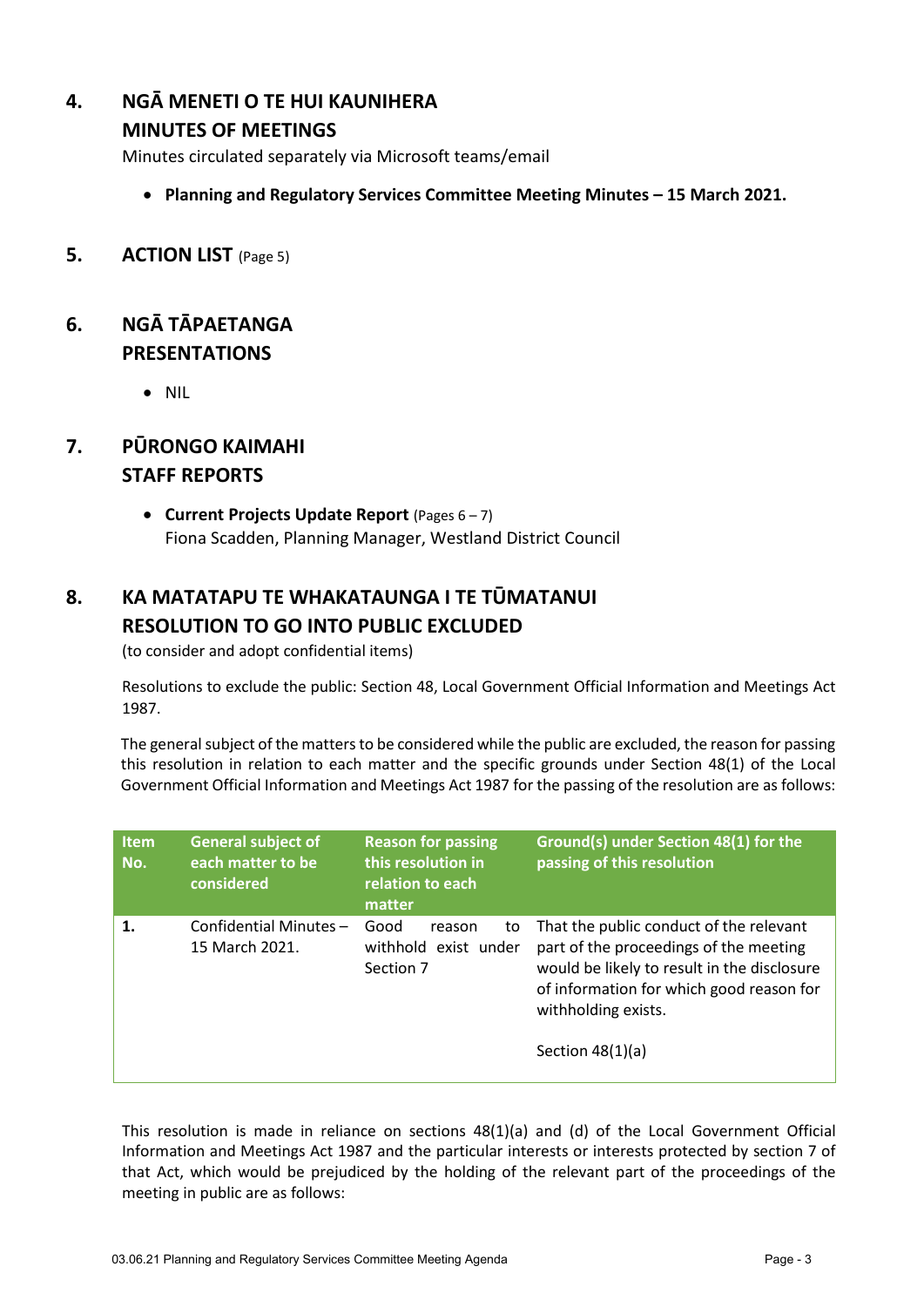| Item No. | <b>Interest</b>                                                                                                                                                                                                                                                                                  |
|----------|--------------------------------------------------------------------------------------------------------------------------------------------------------------------------------------------------------------------------------------------------------------------------------------------------|
| 1        | Protect the privacy of natural persons, including that of deceased natural persons.<br>(Section $7(2)(a)$ ).                                                                                                                                                                                     |
| 1        | Protect information where the making available of the information:<br>Would disclose a trade secret; and<br>(i)<br>would be likely unreasonably to prejudice the commercial position of the person who<br>(ii)<br>supplied or who is the subject of the information.<br>(Section 7(2)(b)).       |
| 1        | Enable any local authority holding the information to carry on, without prejudice or<br>disadvantage, negotiations (including commercial and industrial negotiations).<br>(Section 7(2)(i))                                                                                                      |
| 1        | Maintain legal professional privilege.<br>(Section 7(2)(g)).                                                                                                                                                                                                                                     |
| 1        | Maintain the effective conduct of public affairs through:<br>The free and frank expression of opinions by or between or to members or officers or<br>(i)<br>employees of any local authority, or any persons to whom section 2(5) applies, in the<br>course of their duty.<br>(Section 7(2)(f)). |

## **From the 1 July 2021, the Planning and Regulatory Services Committee will become the Planning Committee with the first meeting date to be confirmed.**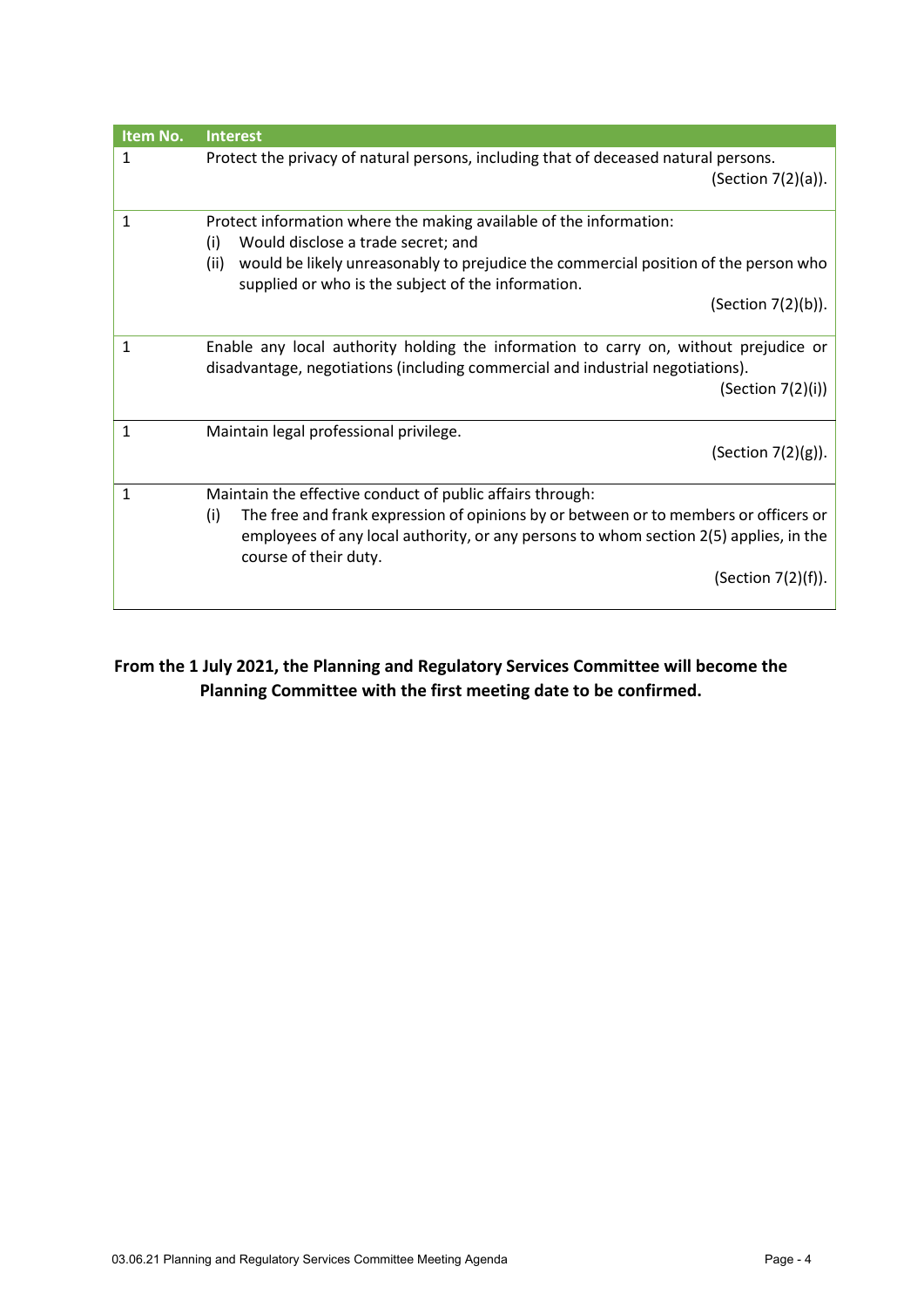#### **03.06.21 – PLANNING AND REGULATORY SERVICES COMMITTEE – ACTION LISTING**

| <b>Date</b> | <b>Item</b>                                                      | <b>Action Required</b>                                                                                                                                                                          | <b>Status</b>                                                                                                                                                                                                                                                                                                    | <b>Lead</b><br><b>Officer</b> |
|-------------|------------------------------------------------------------------|-------------------------------------------------------------------------------------------------------------------------------------------------------------------------------------------------|------------------------------------------------------------------------------------------------------------------------------------------------------------------------------------------------------------------------------------------------------------------------------------------------------------------|-------------------------------|
| 10.09.20    | <b>Town Centre Plan Draft</b>                                    | Concept Plan Document to Council before<br>December to lock in for the LTP.                                                                                                                     | 03.06.21 - The Planning Manager<br>advised that the Town Centre Draft Plan<br>is being worked on in the background<br>and is working to get that compiled and<br>out for discussion with the Committee,<br>and after that out for community<br>engagement and consultation.<br>Action to become a standing item. | Planning<br>Manager           |
| 15.03.21    | Dedicated Pedestrian Crossings                                   | Work be undertaken to investigate adding<br>pedestrian crossings in the Central Business<br>District.                                                                                           |                                                                                                                                                                                                                                                                                                                  | Planning<br>Manager           |
| 15.03.21    | Mining Consent Applications: Process<br>update around legal road | Planning Manager provide the Committee<br>with an email update regarding the mining<br>consents application process and asked that<br>the procedure be tabled at the next<br>Committee meeting. |                                                                                                                                                                                                                                                                                                                  | Planning<br>Manager           |
|             |                                                                  |                                                                                                                                                                                                 |                                                                                                                                                                                                                                                                                                                  |                               |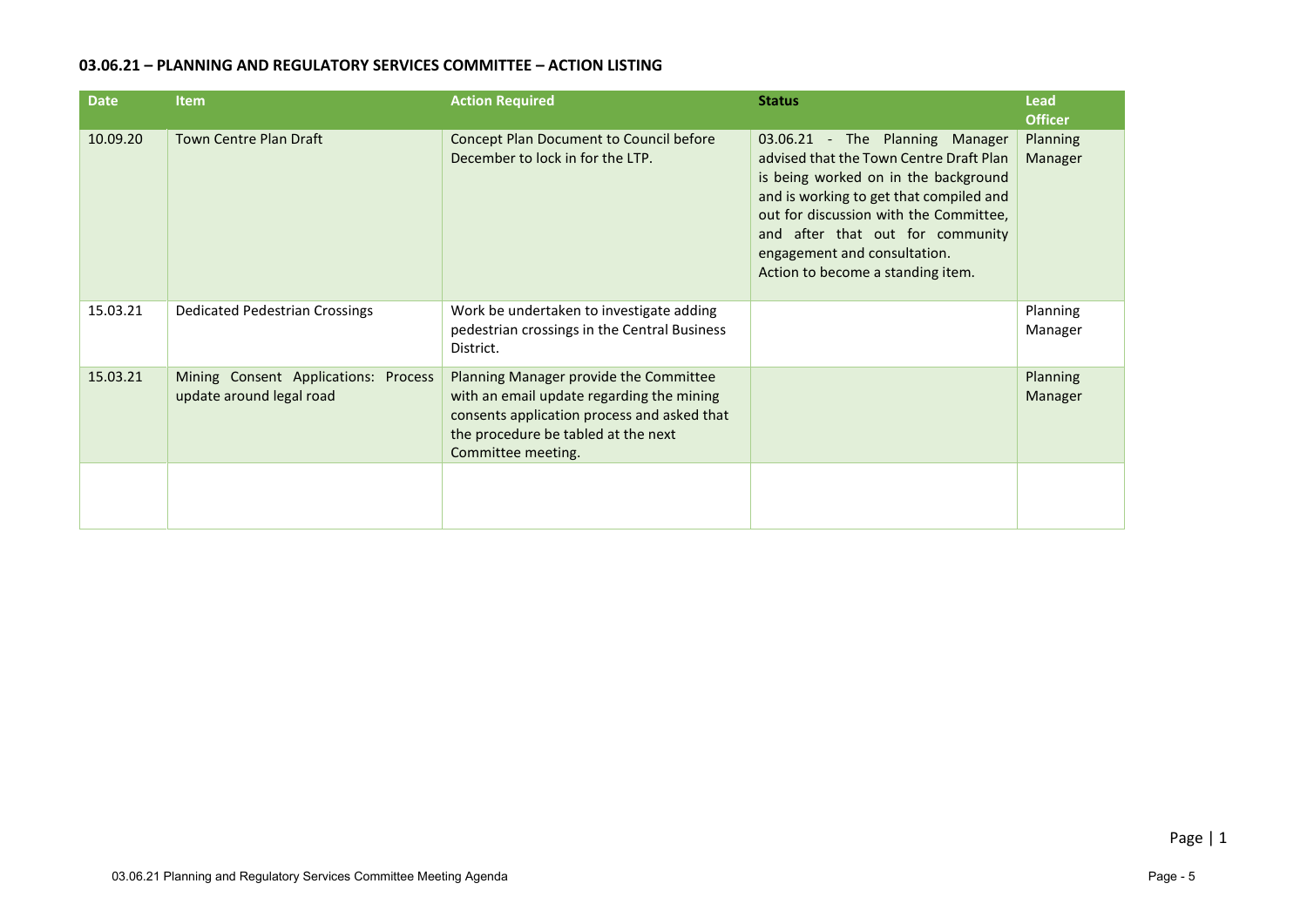# Report



DATE: 3rd June 2021

**TO:** Planning and Regulatory Services Committee

**FROM:** Planning Manager

#### **CURRENT PROJECTS UPDATE REPORT**

#### **1 SUMMARY**

- **1.1** The purpose of this report is to update the Committee on the status of current projects being undertaken by the Planning Team.
- **1.2** Council seeks to meet its obligations under the Local Government Act 2002 and the achievement of the District Vision adopted by the Council in May 2018, which are set out in the Long Term Plan 2018-28. Refer page 2 of the agenda.
- **1.3** This report concludes by recommending that Council receive the Planning Manager's report dated 3rd June 2021.

#### **2 CURRENT PROJECTS**

#### **2.1 TOWN CENTRE PLAN**

Work on the Town Centre Plan currently entails concept designs being drawn up to inform the discussion document which continues to be drafted.

#### **2.2 REVELL STREET TRIAL**

Stage one of the Revell Street Trial has been underway since Wildfoods Festival weekend  $(12<sup>th</sup>$  March 2021). We have now received public feedback over a period exceeding two months. This feedback will be summarised and presented in the Councillor workshop focussing on the outcomes of engagement when considering changes for stage two. The intention is to use as much public and Councillor feedback as is possible to make changes and shape the second half of the trial.

#### **2.3 HAMILTON STREET**

Additional parking has been added to Hamilton Street by stacking parking at the Revell Street end. It is considered under the draft proposed Town Centre Plan that Hamilton Street would be painted for angle parking throughout its length on both sides of the road.